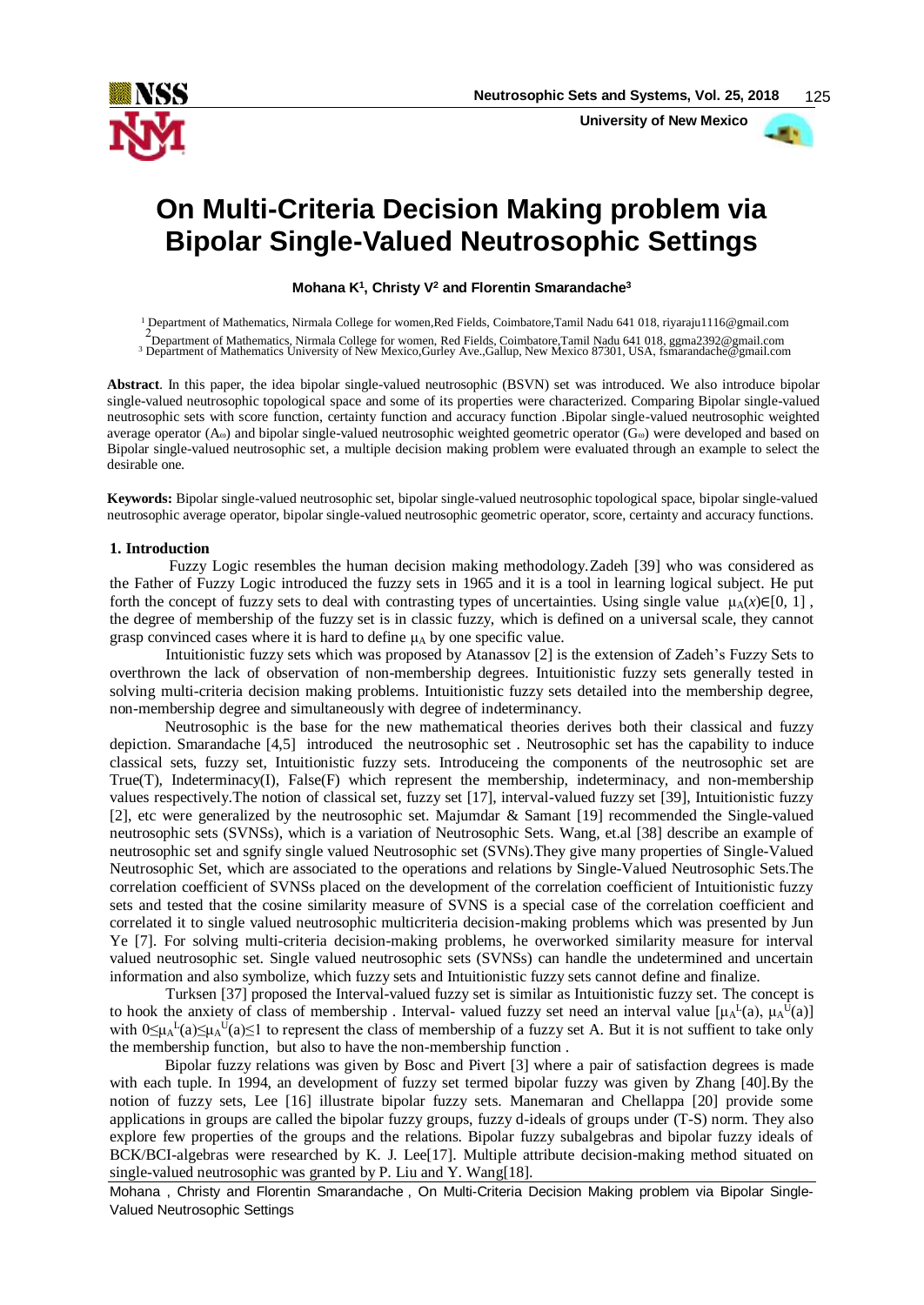In bipolar neutrosophic environment, bipolar neutrosophic sets(BNS) was developed by Irfan Deli [6] and et.al. The application based on multi-criteria decision making problems were also given by them in bipolar neutrosophic set. To collect bipolar neutrosophic information, they defined score, accuracy, and certainty functions to compare BNS and developed bipolar neutrosophic weighted average (BNWA) and bipolar neutrosophic weighted geometric (BNWG) operators. In the study, a Multi Criteria Decision Making approach were discussed on the basis of score, accuracy, and certainty functions, bipolar Neutrosophic Weighted Average and bipolar Neutrosophic Weighted Geometric operators were calculated. Fuzzy neutrosophic sets and its Topological spaces was introduced by I.Arockiarani and J.Martina Jency [1].

Positive and Negative effects count on Decision making . Multiple decision-making problems have gained very much attention in the area of systemic optimization, urban planning, operation research, management science and many other fields. Correlation Coefficient between Single Valued Neutrosophic Sets and its Multiple Attribute Decision Making Method given by Jun Ye [7]. A Neutrosophic Multi-Attribute Decision making with Unknown Weight data was investigated by Pranab Biswas, Surapati Pramanik, Bibhas C. Giri[30]**.** Neutrosophic Tangent Similarity Measure and its Application was given by Mondal, Surapati Pramanik [11]. Many of the authors[8-14,21,22,24-29,31,32,33,35,36] studied and examine different and variation of neutrosophic set theory in Decision making problems.

Here, we introduce bipolar single-valued neutrosophic set which is an expansion of the fuzzy sets, Intuitionistic fuzzy sets, neutrosophic sets and bipolar fuzzy sets. Bipolar single-valued neutrosophic topological spaces were also proposed. Bipolar single-valued neutrosophic topological spaces characterized a few of its properties and a numerical example were illustrated. Bipolar single-valued neutrosophic sets were compared with score function, certainty function and accuracy function. Then, the bipolar single-valued Neutrosophic weighted average operator ( $A<sub>ω</sub>$ ) and bipolar single-valued neutrosophic weighted geometric operator ( $G<sub>ω</sub>$ ) are developed to aggregate the data.To determine the application and the performance of this method to choose the best one, atlast a numerical example of the method was given.

## **2 Preliminaries**

**2.1 Definition [34]:** Let *X* be a non-empty fixed set. *A* neutrosophic set B is an object having the form  $B=\{ \langle x, \mu_B(x), \sigma_B(x), \gamma_B(x) \rangle \times \langle E \rangle \}$  Where  $\mu_B(x), \sigma_B(x)$  and  $\gamma_B(x)$  which represent the degree of membership function , the degree of indeterminacy and the degree of non-membership respectively of each element *x*∈*X* to the set B .

**2.2 Definition [38]:** Let a universe X of discourse. Then  $A_{NS} = \{ \langle x, F_A(x), T_A(x) I_A(x) \rangle \times \in X \}$  defined as a singlevalued neutrosophic set where truth-membership function  $T_A:X\rightarrow[0,1]$ , an indeterminacy-membership function I<sub>A</sub>:  $X \rightarrow [0,1]$  and a falsity-membership function  $F_A: X \rightarrow [0,1]$ . No restriction on the sum of  $T_A(x)$ ,  $I_A(x)$  and FA(x), so  $0 \le \sup T_A(x) \le \sup T_A(x) \le \sup F_A(x) \le 3$ .  $\widetilde{A} = \langle T, I, F \rangle$  is denoted as a single-valued neutrosophic number.

**2.3 Definition [23]:** Let two single-valued neutrosophic number be  $\widetilde{A}_1 = \langle T_1, I_1, F_1 \rangle$  and  $\widetilde{A}_2 = \langle T_2, I_2, F_2 \rangle$ . Then,the operations for NNs are defined as follows:

- i.  $\lambda \widetilde{A} = <1-(1-T_1)^{\lambda}, I_1^{\lambda}, F_1^{\lambda} >$
- ii.  $\widetilde{A}_1^{\lambda}$  $\widetilde{A}_1^{\lambda} = \langle (\mathrm{T}_1^{\lambda}, 1 - (1 - \mathrm{I}_1)^{\lambda}, 1 - (1 - \mathrm{F}_1)^{\lambda} \rangle$
- iii.  $\tilde{A}_1 + \tilde{A}_2 = \langle T_1 + T_2 T_1 T_2, I_1 I_2, F_1 F_2 \rangle$
- iv.  $\widetilde{A}_1, \widetilde{A}_2 = \langle T_1 T_2, I_1 + I_2 I_1 I_2, F_1 + F_2 F_1 F_2 \rangle$

**2.4 Definition [15]:** Let a single-valued neutrosophic number be  $\widetilde{B}_{1}=<\Gamma_{1}$ , I<sub>1</sub>, F<sub>1</sub>>. Then, SNN are defined as i. score function  $s(\tilde{B}_{1}) = (T_1 + 1 - T_1 + T_1)/3;$ ii. accuracy function  $\mathbf{a}(\tilde{B}_1) = \mathbf{T}_1 - \mathbf{F}_1;$ iii. certainty function  $c(\tilde{B}_1) = T_1$ .

**2.5 Definition [23]:** Let two single-valued neutrosophic number be  $\widetilde{B}_{1}=\langle T_1, I_1, F_1 \rangle$  and  $\widetilde{B}$  $_{2}$ =<T<sub>2</sub>, I<sub>2</sub>, F<sub>2</sub>>. The comparison method defined as:

Mohana , Christy and Florentin Smarandache , On Multi-Criteria Decision Making problem via Bipolar Single-Valued Neutrosophic Settings i. if  $s(\tilde{B}_1) > s(\tilde{B}_2)$ , then  $\tilde{B}_1$  is greater than  $\tilde{B}_2$ , that is,  $\tilde{B}_1$  is superior to  $\tilde{B}_2$ , denoted by  $\tilde{B}_1 > \tilde{B}_2$ . ii. if  $s(\tilde{B}_1) = s(\tilde{B}_2)$  and  $a(\tilde{B}_1) > a(\tilde{B}_2)$ , then  $\tilde{B}_1$  is greater than  $\tilde{B}_2$ , that is,  $\tilde{B}_1$  is superior to  $\tilde{B}_2$ , denoted by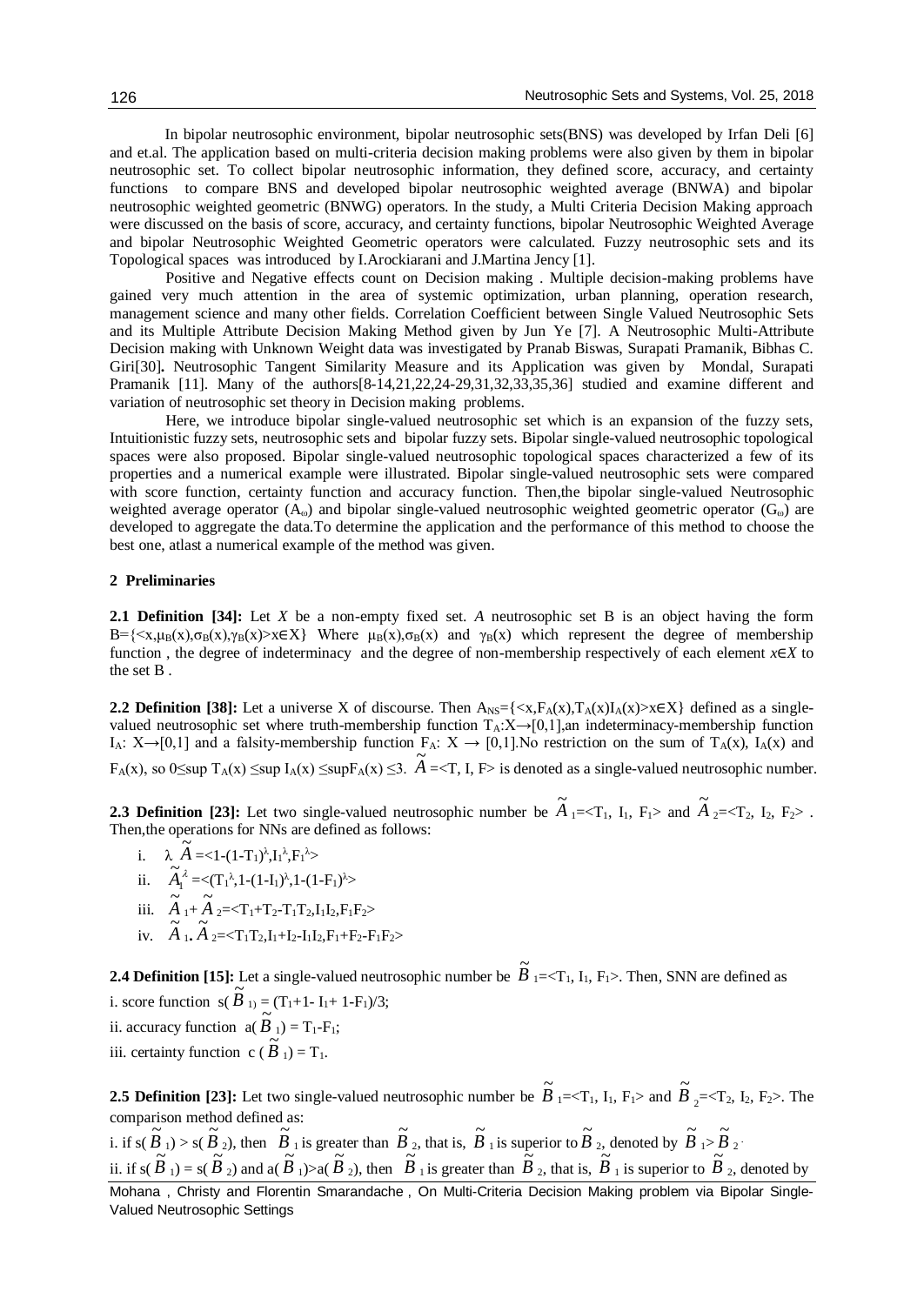$\widetilde{B}$ <sub>1</sub>< $\widetilde{B}$ <sub>2</sub>. iii.if  $s(\tilde{B}_1) = s(\tilde{B}_2)$  and  $a(\tilde{B}_1) = a(\tilde{B}_2)$  and  $c(\tilde{B}_1) > c(\tilde{B}_2)$ , then  $\tilde{B}_1$  is greater than  $\tilde{B}_2$ , that is,  $\tilde{B}_1$  is superior to  $\overline{B}_2$ , denoted by  $\overline{B}_1 > \overline{B}_2$ . iv. if  $s(\tilde{B}_1) = s(\tilde{B}_2)$  and  $a(\tilde{B}_1) = a(\tilde{B}_2)$  and  $c(\tilde{B}_1) = c(\tilde{B}_2)$ , then  $\tilde{B}_1$  is equal to  $\tilde{B}_2$ , that is,  $\tilde{B}_1$  is indifferent to  $\overrightarrow{B}_2$ , denoted by  $\overrightarrow{B}_1 = \overrightarrow{B}_2$ .

**2.6 Definition [6]:** In *X,* a bipolar neutrosophic set B is defined in the form

B=<x,  $(T^+(x), T^+(x), F^+(x), T^-(x), T^-(x), F^-(x)): x \in X$ Where  $T^+$ ,  $I^+$ ,  $F^+$ :  $X \rightarrow [1, 0]$  and  $T^-$ ,  $I^-$ ,  $F^-$ :  $X$  [-1, 0]. The positive membership degree denotes the truth membership T<sup>+</sup>(x), indeterminate membership I<sup>+</sup> (x) and false membership F<sup>+</sup> (x) of an element x∈X corresponding to the set  $A$  and the negative membership degree denotes the truth membership  $T(x)$ , indeterminate membership  $\Gamma(x)$  and false membership  $F(x)$  of an element  $x \in X$  to some implicit counterproperty corresponding to a bipolar neutrosophic set .

**2.7 Definition [39, 2]:** Each element had a degree of membership (T) in the fuzzy set . The Intuitionistic fuzzy set on a universe, where the degree of membership  $\mu_B(x) \in [0,1]$  of each element x∈X to a set B, there was a degree of non-membership  $v_B(x) \in [0,1]$ , such that  $\forall x \in X$ ,  $\mu_B(x) + v_B(x) \leq 1$ .

**2.8 Definition [15, 20]:** Let a non-empty set be X. Then,  $B_{BF} = \{ \langle x, \mu^+_{B}(x), \mu^-_{B}(x) \rangle : x \in X \}$  is a bipolar-valued fuzzy set denoted by  $B_{BF}$ , where  $\mu^+{}_B: X \to [0, 1]$  and  $\mu^-{}_B: X \to [0, 1]$ . The positive Membership degree  $\mu^+{}_B(x)$ denotes the satisfaction degree of an element x to the property corresponding to  $B_{BF}$  and the negative membership degree  $\mu_B(x)$  denotes the satisfaction degree of x to some implicit counter property of  $B_{BF}$ .

In this section, we give the concept bipolar single-valued neutrosophic set and its operations. We also developed the bipolar single-valued neutrosophic weighted  $(A_{\omega})$  average operator and geometric operator  $(G_{\omega})$ . Some of it is quoted from [2, 5, 7, 10, and 14].

### **3. Bipolar single-valued Neutrosophic set(BSVN):**

**3.1 Definition :** A Bipolar Single-Valued Neutrosophic set (BSVN) S in X is defined in the form of **BSVN** (S) =< $v$ ,(Tbsvn<sup>+</sup>,Tbsvn),(Ibsvn<sup>+</sup>,Ibsvn),(Fbsvn<sup>+</sup>,Fbsvn): $v \in X$ >

where  $(T_{BSVN}^+, I_{BSVN}^+, F_{BSVN}^+)$ :  $X \rightarrow [0,1]$  and  $(T_{BSVN}, I_{BSVN}, F_{BSVN})$ :  $X \rightarrow [-1,0]$ . In this definition, there  $T_{BSVN}^+$  and  $T_{BSVN}$  are acceptable and unacceptable in past. Similarly  $I_{BSVN}$  and  $I_{BSVN}$  are acceptable and unacceptable in future.  $F_{BSVN}^+$  and  $F_{BSVN}^-$  are acceptable and unacceptable in present respectively.

**3.2 Example** : Let  $X = \{s_1, s_2, s_3\}$ . Then a bipolar single-valued neutrosophic subset of *X* is

$$
s = \begin{cases} < s_1, (0.1, -0.1), (0.2, -0.3), (0.3, -0.5) > \\ < s_2, (0.2, -0.3), (0.4, -0.4), (0.6, -0.5) > \\ < s_3, (0.2, -0.8), (0.6, -0.4), (0.7, -0.7) > \end{cases}
$$

**3.3 Definition :** Let two bipolar single-valued neutrosophic sets  $BSVN<sub>1</sub>(S)$  and  $BSVN<sub>2</sub>(S)$  in X defined as  $BSVN_1(S) = \langle v, (T_{BSVN}^+(1), T_{BSVN}^-(1)), (I_{BSVN}^+(1), I_{BSVN}^-(1)), (F_{BSVN}^+(1), F_{BSVN}^-(1)) : v \in X \rangle$  and  $BSVN_2(S) = \langle v, (T_{BSVN}^+(2), T_{BSVN}^-(2)), (I_{BSVN}^+(2), I_{BSVN}^-(2)), (F_{BSVN}^+(2), F_{BSVN}^-(2))$ : $v \in X$ >. Then the operators are defined as follows:

**(i) Complement**

 $BSVN<sup>c</sup>(S) = \{ < v,(1-T_{BSVN}<sup>+</sup>), (-1-T_{BSVN}<sup>+</sup>), (1-I_{BSVN}<sup>+</sup>), (-1-I_{BSVN}<sup>+</sup>), (1-F_{BSVN}<sup>+</sup>), (-1-F_{BSVN}<sup>+</sup>) \}$ 

**(ii) Union of two BSVN**  $BSVN<sub>1</sub>(S)$  U BSVN<sub>2</sub>(S) =  $\max(T_{\text{RSW}}^-(1), T_{\text{RSW}}^-(2)), \min(T_{\text{RSW}}^-(1), T_{\text{RSW}}^-(2)), \min(F_{\text{RSW}}^-(1), F_{\text{RSW}}^-(2))$  $\max(T_{\rm BSVN}^+(1),T_{\rm BSVN}^+(2)),\min(T_{\rm BSVN}^+(1),T_{\rm BSVN}^+(2)),\min(F_{\rm BSVN}^+(1),F_{\rm BSVN}^+(2))$  $T = (1) T^{-}$  (2))  $min(I^{-} (1) I^{-} (2)) min(F^{-} (1) I^{-}$  $^{+}$  (1) T<sup>+</sup> (2)) min(I<sup>+</sup> (1) I<sup>+</sup> (2)) min( $F^{+}$  (1)  $F^{+}$  $B_{\text{SVN}}(1)$ ,  $B_{\text{SVN}}(2)$ ,  $\lim_{\text{H}}(1)$ ,  $B_{\text{SVN}}(1)$ ,  $B_{\text{SVN}}(2)$ ,  $\lim_{\text{H}}(1)$ ,  $B_{\text{SVN}}(1)$ ,  $B_{\text{SVN}}(2)$  $BSVN$  **B** $SVN$  **BSVN BSVN BSVN BSVN**  $T_{RSVN}^{-}(1)$ ,  $T_{RSVN}^{-}(2)$ ),  $min(T_{RSVN}^{-}(1)$ ,  $T_{RSVN}^{-}(2)$ ),  $min(F_{RSVN}^{-}(1)$ ,  $F_{RSVN}^{-}(2)$  $I_{BSVN}^+(1), I_{BSVN}^+(2)$ ), min( $F_{BSVN}^+(1), F$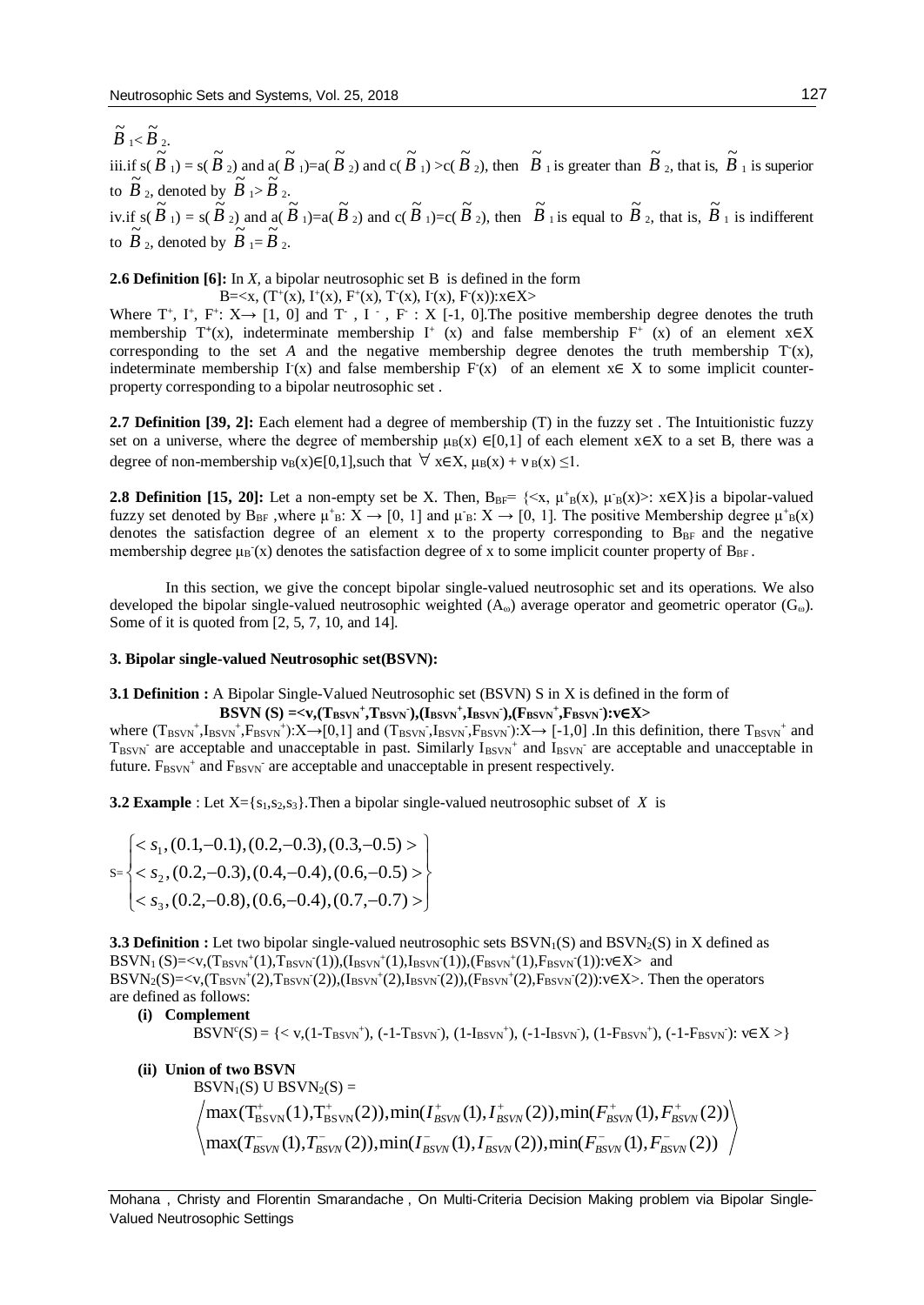# **(iii) Intersection of two BSVN**

$$
BSVN1(S) \cap BSVN2(S) =\n
$$
\left\langle \min(T_{BSVN}^+(1), T_{BSVN}^+(2)), \max(T_{BSVN}^+(1), T_{BSVN}^+(2)), \max(F_{BSVN}^+(1), F_{BSVN}^+(2)) \right\rangle
$$
\n
$$
\left\langle \min(T_{BSVN}^-(1), T_{BSVN}^-(2)), \max(T_{BSVN}^-(1), T_{BSVN}^-(2)), \max(F_{BSVN}^-(1), F_{BSVN}^-(2)) \right\rangle
$$
$$

**3.4 Example :** Let  $X = \{s_1, s_2, s_3\}$ . Then the bipolar single-valued neutrosophic subsets  $S_1$  and  $S_2$  of *X*,

$$
S_1 = \begin{cases} s1, (0.1, -0.1), (0.2, -0.3), (0.3, -0.5) > \\ s2, (0.2, -0.3), (0.4, -0.4), (0.6, -0.5) > \\ s3, (0.2, -0.8), (0.6, -0.4), (0.7, -0.7) > \end{cases} and S_2 = \begin{cases} s1, (0.2, -0.1), (0.3, -0.5), (0.4, -0.5) > \\ s2, (0.3, -0.3), (0.3, -0.5), (0.4, -0.6) > \\ s3, (0.5, -0.3), (0.6, -0.3), (0.8, -0.7) > \end{cases}
$$

(i) Complement of S<sub>1</sub> is S<sub>1</sub><sup>c</sup> = 
$$
\begin{cases} < s_1, (0.9, -0.9), (0.8, -0.7), (0.7, -0.5) \\ < s_2, (0.8, -0.7), (0.6, -0.6), (0.4, -0.5) \\ < s_3, (0.8, -0.2), (0.4, -0.6), (0.3, -0.3) \end{cases}
$$
\n(ii) Union of S<sub>1</sub> and S<sub>2</sub> is S<sub>1</sub>US<sub>2</sub>= 
$$
\begin{cases} < s_1, (0.2, -0.1), (0.2, -0.5), (0.3, -0.5) \\ < s_2, (0.3, -0.3), (0.3, -0.5), (0.4, -0.6) \end{cases}
$$
\n(iii) Intersection of S<sub>1</sub> and S<sub>2</sub> is S<sub>1</sub>US<sub>2</sub>= 
$$
\begin{cases} < s_1, (0.1, -0.1), (0.3, -0.3), (0.4, -0.7) \\ < s_2, (0.2, -0.3), (0.4, -0.4), (0.6, -0.5) \end{cases}
$$
\n(iii) Intersection of S<sub>1</sub> and S<sub>2</sub> is S<sub>1</sub>NS<sub>2</sub>= 
$$
\begin{cases} < s_1, (0.1, -0.1), (0.3, -0.3), (0.4, -0.5) \\ < s_2, (0.2, -0.3), (0.4, -0.4), (0.6, -0.5) \end{cases}
$$

**3.5 Definition :** Let two bipolar single-valued neutrosophic sets be  $BSVN<sub>1</sub>(S)$  and  $BSVN<sub>2</sub>(S)$  in X defined as  $BSVN_1(S) = \langle v, (T_{BSVN}^+(1), T_{BSVN}^-(1)), (I_{BSVN}^+(1), I_{BSVN}^-(1)), (F_{BSVN}^+(1), F_{BSVN}^-(1)) : v \in X \rangle$  and  $\text{BSVN}_2(S) = \langle v, (T_{\text{BSVN}}^+(2), T_{\text{BSVN}}^-(2)), (I_{\text{BSVN}}^+(2), I_{\text{BSVN}}^-(2)), (F_{\text{BSVN}}^+(2), F_{\text{BSVN}}^-(2)) : v \in X \rangle.$ 

Then  $S_1 = S_2$  if and only if

 $T_{\text{BSVN}}^+(1) = T_{\text{BSVN}}^+(2)$ ,  $I_{\text{BSVN}}^+(1) = I_{\text{BSVN}}^+(2)$ ,  $F_{\text{BSVN}}^+(1) = F_{\text{BSVN}}^+(2)$ ,  $T_{BSVN}(1) = T_{BSVN}(2)$ ,  $I_{BSVN}(1) = I_{BSVN}(2)$ ,  $F_{BSVN}(1) = F_{BSVN}(2)$  for all v $\in X$ .

**3.6 Definition :** Let two bipolar single-valued neutrosophic sets be  $BSVN<sub>1</sub>$  and  $BSVN<sub>2</sub>$  in X defined as  $BSVN_1(S) = \langle v, (T_{BSVN}^+(1), T_{BSVN}^-(1)), (I_{BSVN}^+(1), I_{BSVN}^-(1)), (F_{BSVN}^+(1), F_{BSVN}^-(1)) : v \in X \rangle$  and  $\text{BSVN}_2(S) = \langle v, (T_{\text{BSVN}}^+(2), T_{\text{BSVN}}^-(2)), (I_{\text{BSVN}}^+(2), I_{\text{BSVN}}^-(2)), (F_{\text{BSVN}}^+(2), F_{\text{BSVN}}^-(2)) : v \in X \rangle.$ 

Then  $S_1 \subseteq S_2$  if and only if

 $T_{BSVN}^+(1) \leq T_{BSVN}^+(2)$ ,  $I_{BSVN}^+(1) \geq I_{BSVN}^+(2)$ ,  $F_{BSVN}^+(1) \geq F_{BSVN}^+(2)$ ,  $T_{BSVN}(1) \leq T_{BSVN}(2)$ ,  $I_{BSVN}(1) \geq I_{BSVN}(2)$ ,  $F_{BSVN}(1) \geq F_{BSVN}(2)$  for all v $\in$ X.

## **4. Bipolar single-valued Neutrosophic Topological space:**

**4.1 Definition :** A bipolar single-valued neutrosophic topology on a non-empty set X is a τ of BSVN sets satisfying the axioms

(i)  $0_{\text{BSVN}}$ ,  $1_{\text{BSVN}} \in \tau$ (ii)  $S_1 \cap S_2 \in \tau$  for any  $S_1, S_2 \in \tau$ (iii)  $US_i \in \tau$  for any arbitrary family  $\{S_i : i \in j\} \in \tau$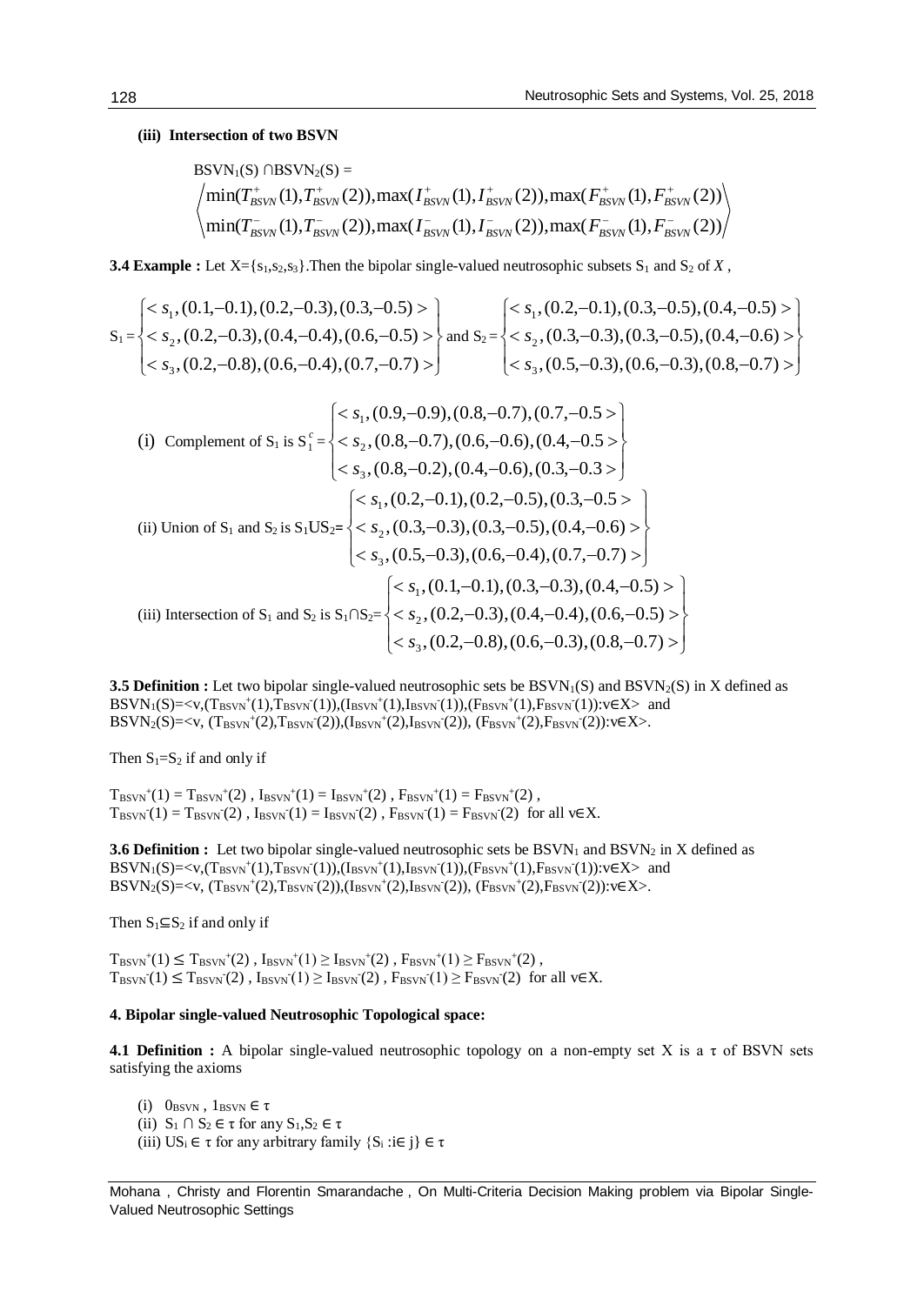The pair  $(X, \tau)$  is called BSVN topological space. Any BSVN set in  $\tau$  is called as BSVN open set in X. The complement S<sup>c</sup> of BSVN set in BSVN topological space  $(X, \tau)$  is called a BSVN closed set.

**4.2 Definition :** Null or Empty bipolar single-valued neutrosophic set of a Bipolar single-valued Neutrosophic set S over X is said to be if <v,  $(0, 0)$ ,  $(0, 0)$ ,  $(0, 0)$  for all v∈X and it is denoted by 0<sub>BSVN</sub>.

**4.3 Definition :** Absolute Bipolar single-valued neutrosophic set denoted by  $1_{\text{BSVN}}$  of a Bipolar single-valued Neutrosophic set S over X is said to be if <v,  $(1,-1)$ ,  $(1,-1)$ ,  $(1,-1)$  for all v $\in X$ .

**4.4 Example** : Let  $X = \{s_1, s_2, s_3\}$  and  $\tau = \{0_{\text{BSVN}}, 1_{\text{BSVN}}, P, Q, R, S\}$ Then a bipolar single-valued neutrosophic subset of *X* is

$$
P=\begin{cases} < s_1, (0.3,-0.5), (0.4,-0.2), (0.5,-0.3) > \\ < s_2, (0.3,-0.6), (0.7,-0.1), (0.4,-0.4) > \\ < s_3, (0.2,-0.7), (0.4,-0.2), (0.4,-0.2) > \\ < s_2, (0.3,-0.4), (0.4,-0.2), (0.4,-0.3) > \\ < s_3, (0.3,-0.2), (0.4,-0.2), (0.4,-0.4) > \\ < s_4, (0.3,0,-0.2), (0.4,-0.2), (0.4,-0.4) > \\ < s_5, (0.3,0,-0.2), (0.4,-0.3), (0.4,-0.4) > \\ < s_6, (0.3,0,-0.2), (0.4,0,-0.3) > \\ < s_7, (0.3,0,0,0,0,-0.2), (0.4,0,0.4) > \\ < s_8, (0.2,0,0,0,0,0,-0.2), (0.4,0,0.1) > \end{cases}
$$

Then  $(X,\tau)$  is called BSVN topological space on X.

**4.5 Definition :** Let  $(X,\tau)$  be a BSVN topological space and

BSVN (S) =<v,  $(T_{BSVN}^+, T_{BSVN}^-, (I_{BSVN}^+, I_{BSVN}^-, (F_{BSVN}^+, F_{BSVN}^-): v \in X >$  be a BSVN set in X. Then the closure and interior of A is defined as

Int  $(S) = U$  {F: F is a BSVN open set (BSVNOs) in X and F⊆S}

Cl (S) =  $\cap$  {F: F is a BSVN closed set (BSVNCs) in X and S⊆F}.

Here  $cl(S)$  is a BSVNCs and int  $(S)$  is a BSVNOs in X.

(a) S is a BSVNCs in X iff cl  $(S) = S$ .

(b) S is a BSVNOs in X iff int  $(S) = S$ .

**4.6 Example :** Let  $X = \{s_1, s_2, s_3\}$  and  $\tau = \{0_{BSVN}, 1_{BSVN}, P, Q, R, S\}$ . Then a bipolar single-valued neutrosophic subset of *X* is

$$
P=\begin{cases} < s_1, (0.3, -0.5), (0.4, -0.2), (0.5, -0.3) > \\ < s_2, (0.3, -0.6), (0.7, -0.1), (0.4, -0.4) > \\ < s_3, (0.2, -0.7), (0.4, -0.3), (0.4, -0.1) > \end{cases} \quad \begin{cases} < s_1, (0.5, -0.2), (0.5, -0.2), (0.3, -0.2) > \\ < s_2, (0.3, -0.4), (0.4, -0.2), (0.4, -0.3) > \\ < s_3, (0.3, -0.2), (0.4, -0.3), (0.4, -0.4) > \end{cases} \quad \begin{cases} < s_1, (0.5, -0.2), (0.5, -0.2), (0.3, -0.2) > \\ < s_3, (0.3, -0.2), (0.4, -0.3), (0.4, -0.2) > \\ < s_2, (0.3, -0.5), (0.5, -0.2), (0.5, -0.2) > \\ < s_3, (0.3, -0.2), (0.4, -0.3), (0.4, -0.4) > \end{cases} \quad \begin{cases} < s_1, (0.3, -0.5), (0.5, -0.2), (0.5, -0.2) > \\ < s_2, (0.3, -0.5), (0.5, -0.2), (0.5, -0.2) > \\ < s_3, (0.3, -0.5), (0.4, -0.3), (0.4, -0.2) > \\ < s_3, (0.2, -0.7), (0.4, -0.3), (0.4, -0.1) > \end{cases} \quad \begin{cases} < s_1, (0.3, -0.5), (0.5, -0.2), (0.5, -0.2) > \\ < s_2, (0.3, -0.5), (0.5, -0.2), (0.5, -0.2) > \\ < s_3, (0.2, -0.7), (0.4, -0.3), (0.4, -0.1) > \end{cases} \quad \begin{cases} &
$$

 $\Big\}$  $\langle s_3, 0.5, 0.2, 0.3, -0.5, -0.5, -0.6 \rangle$  $,0.5,0.2,0.3,-0.5,-0.5,-0.6$ Then int(T)=P and  $cl(T)=1_{\text{BSVN}}$ .

**4.7 Proposition :** Let BSVNTS of  $(X,\tau)$  and  $S$ , T be BSVN's in X. Then the properties hold:

 $\left\{ \right.$ 

i. int  $(S) \subseteq S$  and  $S \subseteq cl(S)$ 

 $\langle s_2, 0.6, 0.6, 0.3, -0.3, -0.5, -0.5 \rangle$ 

 $,0.6,0.6,0.3,-0.3,-0.5,-0.5$ 

ii.  $S \subseteq T \Rightarrow int(S) \subseteq int(T)$ 

 $T=$ 

 $\overline{\mathcal{L}}$ 

3 2

*s s*

₹

 $S \subseteq T \Rightarrow cl(S) \subseteq cl(T)$ 

Mohana , Christy and Florentin Smarandache , On Multi-Criteria Decision Making problem via Bipolar Single-Valued Neutrosophic Settings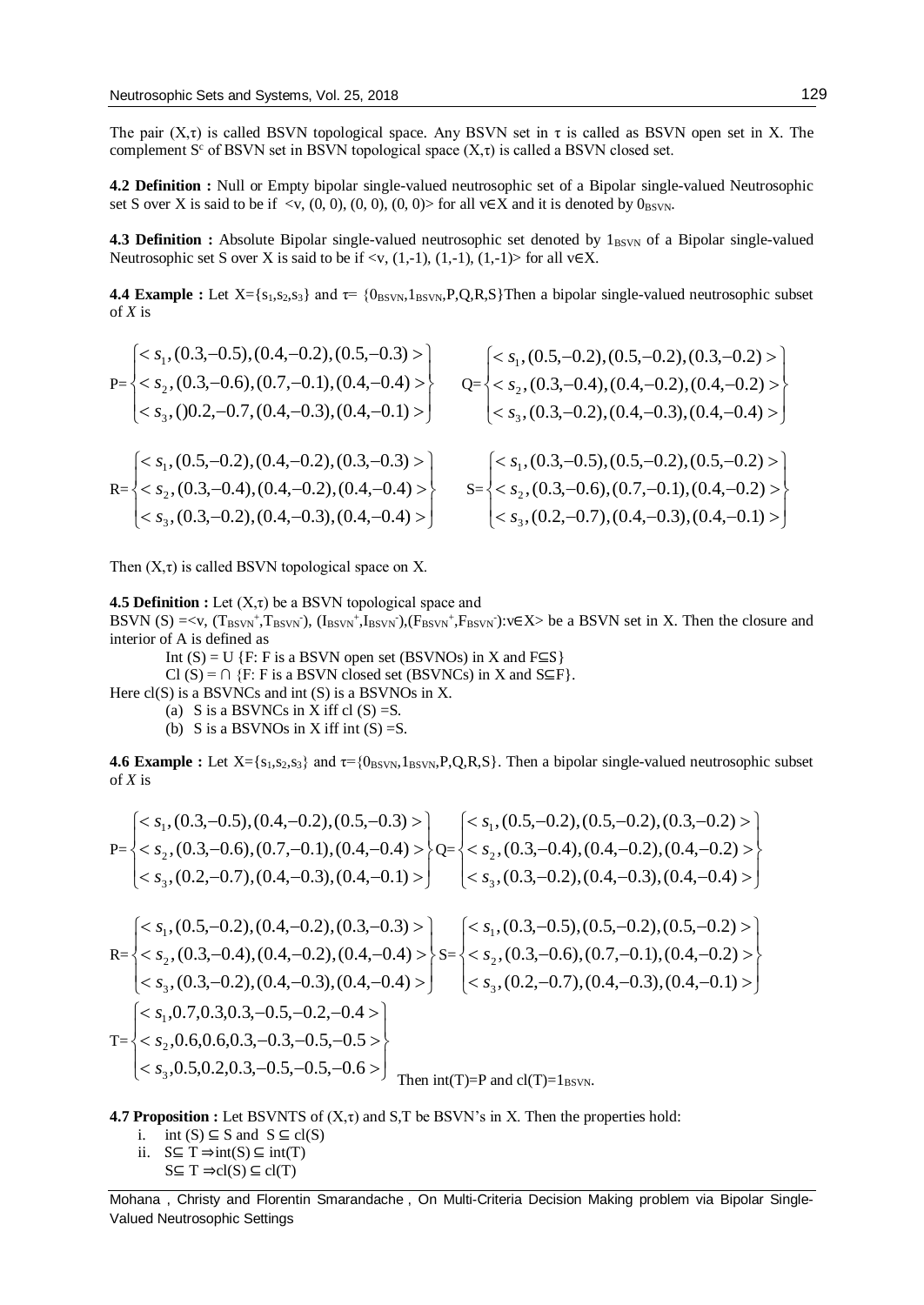- iii.  $int(int(S))=int(S)$  $cl(cl(S))=cl(S)$
- iv. int(S∩T)=int(S)∩int(T)  $cl(SUT)=cl(S)Ucl(T)$
- v.  $int(1_{\text{BSVN}})=1_{\text{BSVN}}$  $cl(O_{BSVN})=0_{BSVN}$

**Proof:** The proof is obvious.

**4.8 Proposition :** Let BSVN sets of S<sub>i</sub>'s and T in X, then  $S_i \subseteq T$  for each i $\in J \Rightarrow (a)$ . US<sub>i</sub> $\subseteq T$  and (b).  $T \subseteq \bigcap S_i$ . **Proof:** (a).Let  $S_i \subseteq B$  (i.e)  $S_1 \subseteq B$ ,  $S_2 \subseteq B$ , ...,  $S_n \subseteq B$ .

 $\Rightarrow$  { $\mathrm{T}_{\mathrm{BSVN}}(S_1) \leq \mathrm{T}_{\mathrm{BSVN}}(T)$ ,  $\mathrm{T}_{\mathrm{BSVN}}(S_1) \leq \mathrm{T}_{\mathrm{BSVN}}(T)$ ,  $\mathrm{I}_{\mathrm{BSVN}}(S_1) \geq \mathrm{I}_{\mathrm{BSVN}}(T)$ ,  $\mathrm{I}_{\mathrm{BSVN}}(S_1) \geq \mathrm{I}_{\mathrm{BSVN}}(T)$ ,  $F_{BSVN}^+(S_1) \geq F_{BSVN}^+(T)$ ,  $F_{BSVN}(S_1) \geq F_{BSVN}(T)$ ,  $T_{BSVN}^+(S_2) \leq T_{BSVN}^+(T)$ ,  $T_{BSVN}(S_2) \leq T_{BSVN}(T)$ , IBSVN + (S2)≥IBSVN + (T),IBSVN - (S2)≥IBSVN - (T),FBSVN + (S2)≥FBSVN + (T),FBSVN - (S2)≥FBSVN - (T)…...................,  $T_{\text{BSVN}}^{+}(S_n) \leq T_{\text{BSVN}}^{+}(T), T_{\text{BSVN}}^{-}(S_n) \leq T_{\text{BSVN}}^{-}(T), I_{\text{BSVN}}^{+}(S_n) \geq I_{\text{BSVN}}^{+}(T), I_{\text{BSVN}}^{-}(S_n) \geq I_{\text{BSVN}}^{-}(T),$  $F_{BSVN}^+(S_n) \geq F_{BSVN}^+(T)$ ,  $F_{BSVN}^-(S_n) \geq F_{BSVN}^-(T)$  }

 $\Rightarrow$ max{(T<sub>BSVN</sub><sup>+</sup>(S<sub>1</sub>), T<sub>BSVN</sub><sup>+</sup>(S<sub>2</sub>) ,...,T<sub>BSVN</sub><sup>+</sup>(S<sub>n</sub>)),( T<sub>BSVN</sub><sup>-</sup>(S<sub>1</sub>) ,T<sub>BSVN</sub><sup>-</sup>(S<sub>2</sub>) ,..,T<sub>BSVN</sub><sup>-</sup>(S<sub>n</sub>) )}≤(T<sub>BSVN</sub><sup>+</sup>(T),T<sub>BSVN</sub><sup>-</sup>(T))  $\min\{(\text{I}_{\text{BSVN}}^{+}(S_1),\text{I}_{\text{BSVN}}^{+}(S_2),...,\text{I}_{\text{BSVN}}^{+}(S_n)), (\text{I}_{\text{BSVN}}(S_1),\text{I}_{\text{BSVN}}(S_2),...,\text{I}_{\text{BSVN}}(S_n))\}\geq (\text{I}_{\text{BSVN}}^{+}(T),\text{I}_{\text{BSVN}}(T))$  $\min\{(\mathcal{F}_{\text{BSVN}}(S_1),\mathcal{F}_{\text{BSVN}}(S_2),...,\mathcal{F}_{\text{BSVN}}(S_n)),(\mathcal{F}_{\text{BSVN}}(S_1),\mathcal{F}_{\text{BSVN}}(S_2),...,\mathcal{F}_{\text{BSVN}}(S_n))\}\geq (\mathcal{F}_{\text{BSVN}}(T),\mathcal{F}_{\text{BSVN}}(T))$ 

where  $UA_i = \langle x, \text{ max } \{ (T_{BSVN}^+(S_1), T_{BSVN}^+(S_2), ..., T_{BSVN}^+(S_n) \rangle, (T_{BSVN}^-(S_1), T_{BSVN}^-(S_2), ..., T_{BSVN}^-(S_n) \rangle \}$  $\min\{(\text{I}_{\text{BSVN}}^{+}(S_1),\text{I}_{\text{BSVN}}^{+}(S_2),...,\text{I}_{\text{BSVN}}^{+}(S_n)), (\text{I}_{\text{BSVN}}^{+}(S_1),\text{I}_{\text{BSVN}}^{+}(S_2),...,\text{I}_{\text{BSVN}}^{+}(S_n))\}$  $\min\{(\text{F}_{\text{BSVN}}^+(\text{S}_1),\text{F}_{\text{BSVN}}^+(\text{S}_2),...,\text{F}_{\text{BSVN}}^+(\text{S}_n)$ ),  $(\text{F}_{\text{BSVN}}^-(\text{S}_1),\text{F}_{\text{BSVN}}^-(\text{S}_2),...,\text{F}_{\text{BSVN}}^-(\text{S}_n))\}$ ∴ U  $S_i$  ⊆ T .Hence proved.

(b)Let  $T\subseteq S_i$  (i.e)  $T\subseteq S_1$ ,  $T\subseteq S_2$ , ...  $T\subseteq S_i$ .

 $\Rightarrow$   $\leq$  T<sub>BSVN</sub><sup>+</sup>(T)  $\leq$  T<sub>BSVN</sub><sup>+</sup>(S<sub>1</sub>), T<sub>BSVN</sub><sup>-</sup>(S<sub>1</sub>), I<sub>BSVN</sub><sup>+</sup>(S<sub>1</sub>), I<sub>BSVN</sub><sup>+</sup>(S<sub>1</sub>), I<sub>BSVN</sub><sup>-</sup>(S<sub>1</sub>), I<sub>BSVN</sub><sup>-</sup>(T)  $\geq$  I<sub>BSVN</sub><sup>-</sup>(S<sub>1</sub>),  $F_{BSVN}^+(T) \geq F_{BSVN}^+(S_1)$ ,  $F_{BSVN}^-(T) \geq F_{BSVN}^-(S_1)$ ,  $T_{BSVN}^+(T) \leq T_{BSVN}^+(S_2)$ ,  $T_{BSVN}^-(T) \leq T_{BSVN}^-(S_2)$ , IBSVN + (T) ≥ IBSVN + (S2) , IBSVN - (T) ≥ IBSVN - (S2),FBSVN + (T) ≥ FBSVN + (S2) ,FBSVN - (T) ≥ FBSVN - (S2) ,………………,  $T_{\text{BSVN}}^+(T) \leq T_{\text{BSVN}}^+(S_n)$ ,  $T_{\text{BSVN}}^-(T) \leq T_{\text{BSVN}}^-(S_n)$ ,  $I_{\text{BSVN}}^+(T) \geq I_{\text{BSVN}}^-(S_n)$ ,  $I_{\text{BSVN}}^-(T) \geq I_{\text{BSVN}}^-(S_n)$ ,  $F_{\text{BSVN}}^+(T) \geq F_{\text{BSVN}}^+(S_n)$ ,  $F_{\text{BSVN}}^-(T) \geq F_{\text{BSVN}}^-(S_n)$   $\geq$ 

 $\Rightarrow$ (T<sub>BSVN</sub><sup>+</sup>(T),T<sub>BSVN</sub><sup>-</sup>(T))  $\leq$  min{(T<sub>BSVN</sub><sup>+</sup>(S<sub>1</sub>),T<sub>BSVN</sub><sup>+</sup>(S<sub>2</sub>),...,T<sub>BSVN</sub><sup>+</sup>(S<sub>n</sub>)),(T<sub>BSVN</sub><sup>-</sup>(S<sub>1</sub>),T<sub>BSVN</sub><sup>-</sup>(S<sub>2</sub>),..,T<sub>BSVN</sub><sup>-</sup>(S<sub>n</sub>))}  $(I_{BSVN}^+(T), I_{BSVN}(T)) \ge \max \{(I_{BSVN}^+(S_1), I_{BSVN}^+(S_2), \ldots, I_{BSVN}^+(S_n), (I_{BSVN}^-(S_1), I_{BSVN}(S_2), \ldots, I_{BSVN}(S_n)\}\$  $(\text{F}_{\text{BSVN}}^+(\text{T}),\text{F}_{\text{BSVN}}^-(\text{T})) \ge \max\{(\text{F}_{\text{BSVN}}^+(\text{S}_1),\text{F}_{\text{BSVN}}^+(\text{S}_2),...,\text{F}_{\text{BSVN}}^-(\text{S}_n), (\text{F}_{\text{BSVN}}^-(\text{S}_1),\text{F}_{\text{BSVN}}^-(\text{S}_2),...,\text{F}_{\text{BSVN}}^-(\text{S}_n))\}$ 

Where  $\bigcap A_{i} = \langle x, \min \{ (T_{BSVN}^+(S_1), T_{BSVN}^+(S_2), ..., T_{BSVN}^+(S_n) \rangle, (T_{BSVN}^-(S_1), T_{BSVN}^-(S_2), ..., T_{BSVN}^-(S_n) \rangle \}$  $max\{(I_{BSVN}^+(S_1),I_{BSVN}^+(S_2),...,I_{BSVN}^+(S_n)), (I_{BSVN}^-(S_1),I_{BSVN}^-(S_2),...,I_{BSVN}^-(S_n))\}$  $max\{ (F_{BSVN}^+(S_1), F_{BSVN}^+(S_2), ..., F_{BSVN}^+(S_n)), (F_{BSVN}^-(S_1), F_{BSVN}^-(S_2), ..., F_{BSVN}^-(S_n)) \}$ ∴ T  $\subseteq \bigcap S_i$  . Hence proved.

**4.9 Proposition :** Let S<sub>i</sub>'s and T are BSVN sets in X then (i).  $(US_i)^c = \bigcap S_i^c$ , (ii).  $(\bigcap S_i)^c = US_i^c$  and (iii).  $(S^c)^c = S$ .

**Proof:** (i) Let  $US_i = \langle x, \max\{ (T_{BSVN}^+(S_1), T_{BSVN}^+(S_2), ..., T_{BSVN}^+(S_n) \rangle, (T_{BSVN}^-(S_1), T_{BSVN}^-(S_2), ..., T_{BSVN}^-(S_n) ) \}$  $min\{(\text{I}_{\text{BSVN}}^+(\text{S}_1),\text{I}_{\text{BSVN}}^+(\text{S}_2),...,\text{I}_{\text{BSVN}}^+(\text{S}_n), (\text{I}_{\text{BSVN}}^-(\text{S}_1),\text{I}_{\text{BSVN}}^-(\text{S}_2),...,\text{I}_{\text{BSVN}}^-(\text{S}_n)\}$  $\min\{(\text{F}_{\text{BSVN}}^+(\text{S}_1),\text{F}_{\text{BSVN}}^+(\text{S}_2),...,\text{F}_{\text{BSVN}}^+(\text{S}_n),(\text{F}_{\text{BSVN}}^-(\text{S}_1),\text{F}_{\text{BSVN}}^-(\text{S}_2),...,\text{F}_{\text{BSVN}}^-(\text{S}_n))\}$ 

 $(US_i)^c = \langle x, min\{(1-T_{BSVN}^+(S_1), 1-T_{BSVN}^+(S_2), ..., 1-T_{BSVN}^+(S_n), (0.1-T_{BSVN}^-(S_1), -1-T_{BSVN}^-(S_2), ..., -1-T_{BSVN}^-(S_n))\}\$  $\max\{(1-I_{BSVN}^+(S_1), 1-I_{BSVN}^+(S_2),..., 1-I_{BSVN}^+(S_n)), (-1-I_{BSVN}^-(S_1), -1-I_{BSVN}^-(S_2),..., -1-I_{BSVN}^-(S_n))\}$  $\max\{(1-F_{BSVN}^+(S_1), 1-F_{BSVN}^+(S_2), ..., 1-F_{BSVN}^+(S_n)), (-1-F_{BSVN}^-(S_1), -1-F_{BSVN}^-(S_2), ..., -1-F_{BSVN}^-(S_n))\}$ ------------------->(1)

 $S_i^c = \langle x, (1 - T_{BSVN}^+(S_1), 1 - T_{BSVN}^+(S_2), ..., 1 - T_{BSVN}^+(S_n))$ , (-1-  $T_{BSVN}^-(S_1)$ ), -1- $T_{BSVN}^-(S_2)$ , ...,-1- $T_{BSVN}^-(S_n)$ )  $(1-I_{\rm BSVN}^+(S_1),1-I_{\rm BSVN}^+(S_2),...,1-I_{\rm BSVN}^+(S_n)), (-1-I_{\rm BSVN}(S_1),-1-I_{\rm BSVN}(S_2),...,1-I_{\rm BSVN}(S_n))$  $(1-F_{\text{BSVN}}(S_1), 1-F_{\text{BSVN}}(S_2),..., 1-F_{\text{BSVN}}(S_n)), (-1-F_{\text{BSVN}}(S_1), -1-F_{\text{BSVN}}(S_2),..., -1-F_{\text{BSVN}}(S_n)$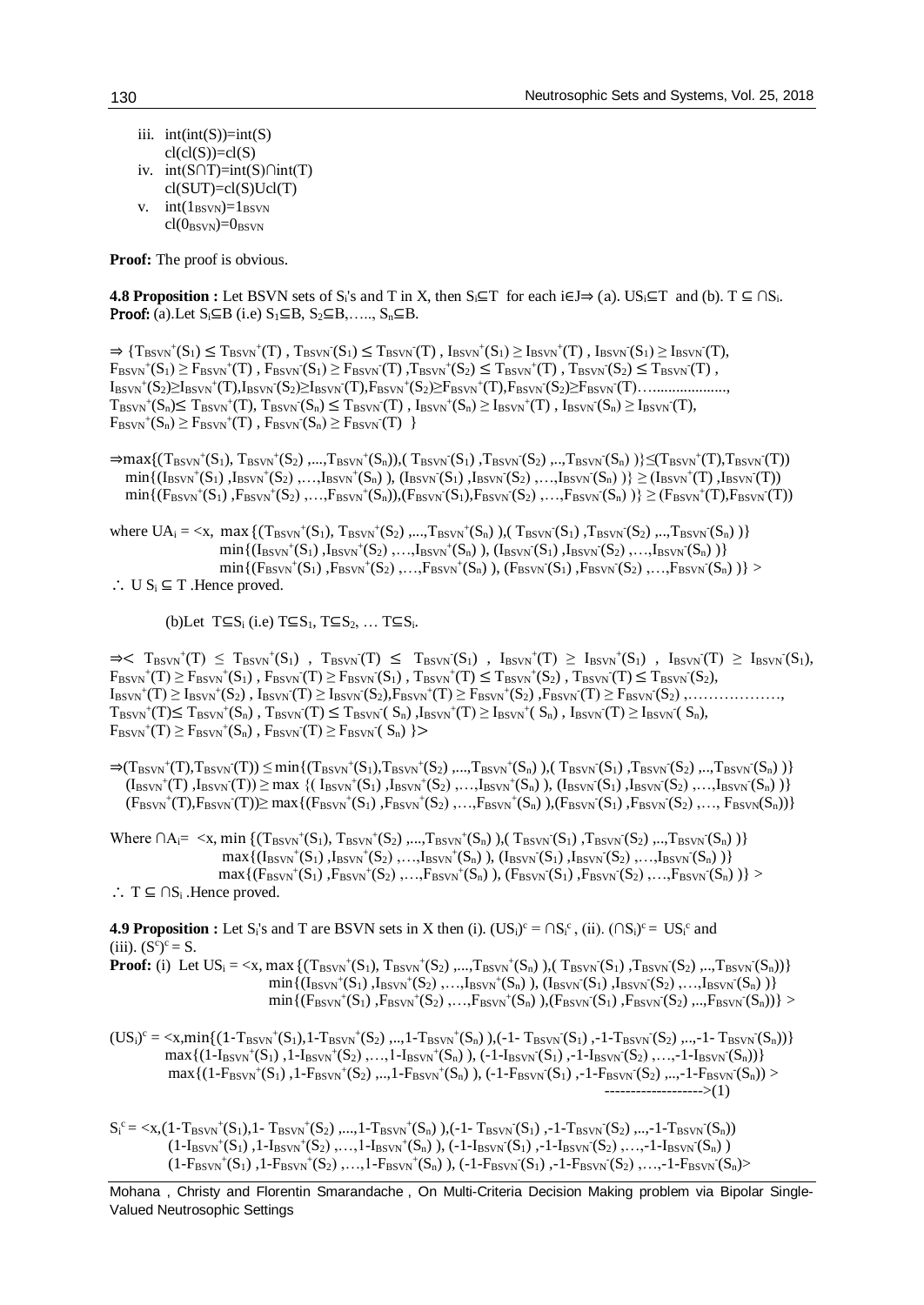$\bigcap S_i^c = \langle x, min \{ (1 - T_{BSVN}^+(S_1), 1 - T_{BSVN}^+(S_2), ..., 1 - T_{BSVN}^+(S_n) \rangle, (-1 - T_{BSVN}(S_1), -1 - T_{BSVN}(S_2), ..., -1 - T_{BSVN}(S_n) \rangle \}$  $\max\{(1-I_{BSVN}^+(S_1), 1-I_{BSVN}^+(S_2), ..., 1-I_{BSVN}^+(S_n)), (-1-I_{BSVN}^-(S_1), -1-I_{BSVN}^-(S_2), ..., -1-I_{BSVN}^-(S_n))\}$  $\max\{(1-P_{BSVN}^+(S_1),1-P_{BSVN}^+(S_2),...,1-P_{BSVN}^+(S_n)), (-1-P_{BSVN}^-(S_1),-1-P_{BSVN}^-(S_2),...,1-P_{BSVN}^-(S_n)\}$ ------------------->(2)

From (1) and (2),  $(US_i)^c = \bigcap S_i^c$ . Hence proved.

(ii). Similar as proof of (i).

(iii). Let  $S = \langle (T_{BSVN}^+(S), T_{BSVN}^-(S)), (I_{BSVN}^+(S), I_{BSVN}^-(S)), (F_{BSVN}^+(S), F_{BSVN}^-(S)) \rangle$  be a BSVN set in X, then  $S^c = \langle (1 - T_{BSVN}^+(S), -1 - T_{BSVN}^-(S)), (1 - I_{BSVN}^+(S), -1 - I_{BSVN}^-(S)), (1 - F_{BSVN}^+(S), -1 - F_{BSVN}^-(S) \rangle$  $(S^{c})^{c} = \langle (T_{BSVN}^{+}(S), T_{BSVN}^{-}(S)), (I_{BSVN}^{+}(S), I_{BSVN}^{-}(S)), (F_{BSVN}^{+}(S), F_{BSVN}^{-}(S)) \rangle$  $(S<sup>c</sup>)<sup>c</sup> = S$ . Hence proved.

# **5. Bipolar single-valued Neutrosophic Number (BSVNN)**

**5.1 Definition :** Let two bipolar single-valued neutrosophic number(BSVNN) be

 $\overline{S}$   $_{1} = \langle$ T<sub>BSVN</sub><sup>+</sup>(1),T<sub>BSVN</sub><sup>+</sup>(1),(I<sub>BSVN</sub><sup>+</sup>(1),I<sub>BSVN</sub><sup>+</sup>(1),I<sub>BSVN</sub><sup>+</sup>(1),F<sub>BSVN</sub><sup>+</sup>(1),F<sub>BSVN</sub><sup>+</sup>(1),P<sub>BSVN</sub><sup>+</sup>(1),P<sub>BSVN</sub><sup>+</sup>(1),P<sub>BSVN</sub><sup>+</sup>(1),P<sub>BSVN</sub><sup>+</sup>(1),P<sub>BSVN</sub><sup>+</sup>(1),P<sub>BSVN</sub><sup>+</sup>(1),P<sub>BSVN</sub><sup>+</sup>(1),P<sub>BSVN</sub>

- $\tilde{s}$   $_{2} = \langle T_{\text{BSVN}}(2), T_{\text{BSVN}}(2), (I_{\text{BSVN}}(2), I_{\text{BSVN}}(2), (F_{\text{BSVN}}(2), F_{\text{BSVN}}(2))$ . Then the operations are
	- $\frac{1}{\lambda}$ ,  $\frac{\lambda}{\lambda}$  = <1-(1-T<sub>BSVN</sub>+(1))<sup>λ</sup>, -(-T<sub>BSVN</sub>(1))<sup>λ</sup>, (I<sub>BSVN</sub>+(1))<sup>λ</sup>, -(-I<sub>BSVN</sub>+(1))<sup>λ</sup>, -(I<sub>BSVN</sub>+(1))<sup>λ</sup>, -(1-(1-(-F<sub>BSVN</sub>+(1))<sup>λ</sup>)>
	- ii.  $\tilde{s}_1^{\lambda} = \langle (T_{BSVN}^+(1))^{\lambda}, -(1 (1 (T_{BSVN}(1)))^{\lambda}), 1 (1 I_{BSVN}^+(1))^{\lambda}, -(-I_{BSVN}(1))^{\lambda}, 1 (1 F_{BSVN}^+(1))^{\lambda}, -(-F_{BSVN}(1))^{\lambda} \rangle$
	- iii.  $\overline{S}_{1} + \overline{S}_{2} = \langle T_{BSVN}^+(1) + T_{BSVN}^+(2) T_{BSVN}^+(1) T_{BSVN}^+(2)$ ,  $T_{BSVN}^-(1) T_{BSVN}^-(2)$ ,  $I_{\rm BSVN}^+(1) I_{\rm BSVN}^+(2)$ , - (-  $I_{\rm BSVN}^-(1)$  -  $I_{\rm BSVN}^-(2)$  -  $I_{\rm BSVN}^-(1) I_{\rm BSVN}^-(2)$ ),  $F_{BSVN}$ <sup>+</sup> (1)  $F_{BSVN}$ <sup>+</sup> (2), -(-  $F_{BSVN}$ (1) -  $F_{BSVN}$ (2) -  $F_{BSVN}$ (1) $F_{BSVN}$ (2))>
	- iv.  $\tilde{s}$  1.  $\tilde{s}$  2 =  $\text{T}_{\text{BSVN}}(1) \text{T}_{\text{BSVN}}(2)$ ,-(- $\text{T}_{\text{BSVN}}(1)$ - $\text{T}_{\text{BSVN}}(2)$ - $\text{T}_{\text{BSVN}}(1) \text{T}_{\text{BSVN}}(2)$ ),  $I_{BSVN}^+(1)$ +  $I_{BSVN}^+(2)$ -  $I_{BSVN}^+(1)$   $I_{BSVN}^+(2)$ ,-  $I_{BSVN}^-(1)$   $I_{BSVN}^-(2)$ ,  $F_{\text{BSVN}}(1)$  +  $F_{\text{BSVN}}(2)$ -  $F_{\text{BSVN}}(1) F_{\text{BSVN}}(2)$ ,-  $F_{\text{BSVN}}(1) F_{\text{BSVN}}(2)$

**5.2 Definition :** Let a bipolar single-valued neutrosophic number(BSVNN) be

 $\overline{S}$   $_{1}$  =<T<sub>BSVN</sub><sup>+</sup>(1),T<sub>BSVN</sub><sup>+</sup>(1),(I<sub>BSVN</sub><sup>+</sup>(1),I<sub>BSVN</sub><sup>+</sup>(1),(F<sub>BSVN</sub><sup>+</sup>(1),F<sub>BSVN</sub><sup>+</sup>(1)>.Then

- i. score function:  $s(\tilde{s}_1) = (T_{BSVN}^+(1)+1 T_{BSVN}^+(1)+1 F_{BSVN}^+(1)+1 + T_{BSVN}^-(1) T_{BSVN}^-(1)$
- ii. accuracy function:  $a(\vec{s})_1$  = T<sub>BSVN</sub><sup>+</sup>(1)-F<sub>BSVN</sub><sup>+</sup>(1)+T<sub>BSVN</sub><sup>-</sup>(1)-F<sub>BSVN</sub><sup>-</sup>(1)-F<sub>BSVN</sub><sup>-</sup>(1)
- iii. certainty function:  $c(\tilde{s})_1$ )= T<sub>BSVN</sub><sup>+</sup>(1)-F<sub>BSVN</sub><sup>+</sup>(1)

**5.3 Definition :** The two bipolar single-valued neutrosophic numbers (BSVNN) are compared

 $\widetilde{S}$  =<T<sub>BSVN</sub><sup>+</sup>(1),T<sub>BSVN</sub><sup>+</sup>(1),(I<sub>BSVN</sub><sup>+</sup>(1),I<sub>BSVN</sub><sup>+</sup>(1),I<sub>BSVN</sub><sup>+</sup>(1),F<sub>BSVN</sub><sup>+</sup>(1)<

 $\overline{S}$   $_{2} = \langle T_{\text{BSVN}}(2), T_{\text{BSVN}}(2), (I_{\text{BSVN}}(2), I_{\text{BSVN}}(2), (F_{\text{BSVN}}(2), F_{\text{BSVN}}(2) \rangle$  can be defined as

- i. If  $s(\tilde{s}_1) > s(\tilde{s}_2), \tilde{s}_1$  is superior to  $\tilde{s}_2$ , (i.e.)  $\tilde{s}_1$  is greater than  $\tilde{s}_2$  denoted as  $\tilde{s}_1 > \tilde{s}_2$ .
- ii. If  $s(\tilde{s}_1) = s(\tilde{s}_2)$  and  $\tilde{s}(\tilde{s}_1) > \tilde{s}(\tilde{s}_2)$ ,  $\tilde{s}_1$  is superior to  $\tilde{s}_2$ ,(i.e.)  $\tilde{s}_1$  is greater than  $\tilde{s}_2$  denoted as  $\widetilde{\mathbf{S}}$ <sub>1</sub> <  $\widetilde{\mathbf{S}}$ <sub>2</sub>.
- iii. If  $s(\vec{S}_1) = s(\vec{S}_2)$  and  $\vec{S}(\vec{S}_1) = \vec{S}(\vec{S}_2)$  and  $c(\vec{S}_1) > c(\vec{S}_2)$ ,  $\vec{S}(\vec{S}_1)$  is greater than  $\vec{S}(\vec{S}_2)$ , that is  $\vec{S}(\vec{S}_1)$  is superior to  $\tilde{S}$  2, denoted as  $\tilde{S}$  1>  $\tilde{S}$  1.
- iv. If  $s(\tilde{s}_1) = s(\tilde{s}_2)$  and  $\tilde{s}(\tilde{s}_1) = \tilde{s}(\tilde{s}_2)$  and  $c(\tilde{s}_1) = c(\tilde{s}_2)$ ,  $\tilde{s}_1$  is equal to  $\tilde{s}_2$ , that is  $\tilde{s}_1$  is indifferent to  $\tilde{S}$  2, denoted as  $\tilde{S}$   $_{1} = \tilde{S}$  1.

**5.4 Definition :** Let a family of bipolar single-valued neutrosophic numbers(BSVNN) be  $\tilde{S}$   $j=$   $\lt$ T<sub>BSVN</sub><sup>+</sup>(j),  $T_{BSVN}(j)$ ),(I<sub>BSVN</sub><sup>+</sup>(j),I<sub>BSVN</sub><sup>-</sup>(j)),(F<sub>BSVN</sub><sup>+</sup>(j),F<sub>BSVN</sub><sup>-</sup>(j)>(j=1,2,3,...,n). A mapping  $A_{\omega}$ :F<sub>n</sub>→F is called bipolar single-valued Neutrosophic weighted average (BSVNWA<sub>ω</sub>) operator if satisfies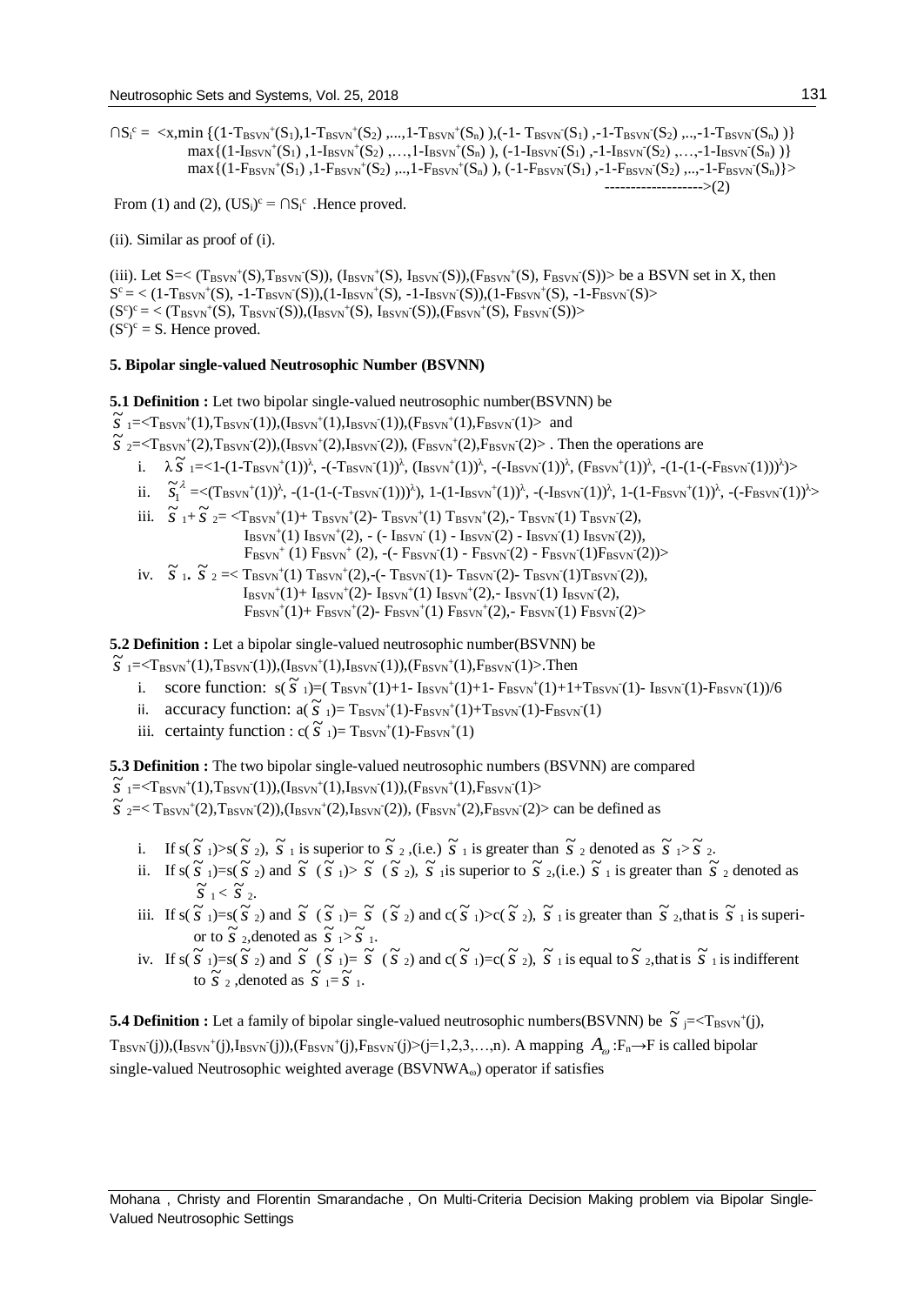$$
A_{\omega}(\widetilde{S}_{1}, \widetilde{S}_{2}, \ldots, \widetilde{S}_{n}) = \sum_{j=1}^{n} \omega_{j} \widetilde{S}_{j} = \langle 1 - \prod_{j=1}^{n} (1 - T_{BSVN}^{+}(j)) \omega_{j}, - \prod_{j=1}^{n} (-T_{BSVN}^{+}(j)) \omega_{j}, \prod_{j=1}^{n} I_{BSVN}^{+}(j) \omega_{j},
$$
  
\n
$$
-(1 - \prod_{j=1}^{n} (1 - (-I_{BSVN}^{-})) \omega_{j}), \prod_{j=1}^{n} F_{BSVN}^{+}(j) \omega_{j}, - (1 - \prod_{j=1}^{n} (1 - (-F_{BSVN}^{-})) \omega_{j}) \rangle
$$

Here  $\omega_j$  is the weight of  $\widetilde{s}_j$  (j=1,2,...n),  $\sum_{j=1}^n$  $ω_j$ =1 and  $ω_j$ ∈[0,1].

**5.5 Definition :** Let a family of bipolar single-valued neutrosophic numbers(BSVNN) be  $\tilde{s}_j = r_{\text{BSVN}}(j)$ ,  $T_{BSVN}(j)$ ), $(I_{BSVN}^+(j)$ , $I_{BSVN}(j)$ ), $(F_{BSVN}^+(j)$ , $F_{BSVN}(j)$  $(j=1,2,3,...,n)$ . A mapping  $G_{\omega}$ : $F_n \rightarrow F$  is called bipolar single-valued neutrosophic weighted geometric(BSVNWG<sub>ω</sub>) operator if it satisfies

$$
G_{\omega}(\widetilde{S}_{1}, \widetilde{S}_{2},...,\widetilde{S}_{n}) = \prod_{j=1}^{n} \widetilde{S}_{j} \omega_{j} = \sum_{j=1}^{n} \text{T}_{BSVN}^{+}(j) \omega_{j}, -(1 - \prod_{j=1}^{n} (1 - (-T_{BSVN}^{-}(j))) \omega_{j}),
$$
  
\n
$$
1 - \prod_{j=1}^{n} (1 - I_{BSVN}^{+}(j)) \omega_{j}, - \prod_{j=1}^{n} (-I_{BSVN}^{-}) \omega_{j}, 1 - \prod_{j=1}^{n} (1 - F_{BSVN}^{+}(j) \omega_{j}, - \prod_{j=1}^{n} (-F_{BSVN}^{-}) \omega_{j} > \text{where } \omega_{j} \text{ is the weight of } \widetilde{S}_{j} \text{ (j=1,2,...n), } \sum_{j=1}^{n} \omega_{j} = 1 \text{ and } \omega_{j} \in [0,1].
$$

weight of  $\tilde{s}_j$  $(j=1,2,...n), \sum_{j=1}$  $\overline{j=1}$ 

## **5.6. Decision making problem:**

Here, with bipolar single-valued neutrosophic data, we develop decision making problem based on A<sup>ω</sup> operator Suppose the set of alternatives is  $S = \{S_1, S_2, ... S_m\}$  and the set of all criterions (or attributes) are

 $G = \{G_1, G_2, \ldots, G_n\}$ . Let  $\omega = (\omega_1, \omega_2, \ldots, \omega_n)^T$  be the weight vector of attributes such that  $\sum_{j=1}^n$ *j*=1  $ω_j=1$  and  $ω_j ≥ 0$ 

 $(j=1,2,...n)$  and  $\omega_j$  assign to the weight of attribute G<sub>j</sub>.An alternative on criterions is calculated by the decision maker and the assess values are represented by the design of bipolar single-valued neutrosophic numbers.

Assume the decision matrix  $(\tilde{s}_{ij})_m \times_n = (\langle T_{BSVN}^+(ij), T_{BSVN}^-(ij), (I_{BSVN}^+(ij), I_{BSVN}^-(ij), (F_{BSVN}^+(ij), F_{BSVN}^-(ij))$ <sub>mxn</sub> contributed by the decision maker, for Alternative  $S_i$  with criterion  $G_j$ , the bipolar single-valued neutrosophic number is  $\tilde{s}$  ij. The conditions are  $T_{BSVN}^+(i,j)$ , $T_{BSVN}^-(i,j)$ , $T_{BSVN}^-(i,j)$ , $F_{BSVN}^-(i,j)$ , $F_{BSVN}^-(i,j)$ , $F_{BSVN}^-(i,j)$   $\in [0,1]$  such that  $0 \le T_{BSVN}^+(i)$  -  $T_{BSVN}^-(i)$  +  $I_{BSVN}^+(i)$  -  $I_{BSVN}^-(i)$  +  $F_{BSVN}^+(i)$  -  $F_{BSVN}^-(i) \le 6$  for  $i=1,2,3,...$  m and  $j=1,2,...$  n.

#### **Algorithm:**

**STEP 1:** Construct the decision matrix by the decision maker.

 $(\widetilde{s}$ <sub>ij</sub>)<sub>m</sub>  $\times_n = (*T<sub>BSVN</sub><sup>+</sup>(ij),T<sub>BSVN</sub><sup>+</sup>(ij)),(I<sub>BSVN</sub><sup>+</sup>(ij),I<sub>BSVN</sub><sup>+</sup>(ij)),(F<sub>BSVN</sub><sup>+</sup>(ij),F<sub>BSVN</sub><sup>+</sup>(ij))*$ <sub>mxn</sub>

**STEP 2:** Compute  $\widetilde{S}$   $:=$   $A_{\omega}(\widetilde{S}$  i<sub>1</sub>,  $\widetilde{S}$   $_{i2}$ ,...  $\widetilde{S}$  i<sub>n</sub>) for each i=1,2,....m.

**STEP 3:** Using the set of overall bipolar single-valued neutrosophic number of  $\tilde{S}_i$  (i=1,2,...m),calculate the score values  $\tilde{S}$  ( $\tilde{S}$ <sub>i</sub>).

**STEP 4:** Rank all the structures of  $\tilde{S}$  <sub>i</sub>(i=1,2,...m) according to the score values.

**Example (5.7):** A patient is intending to analyze which disease is caused to him. Four types of diseases  $S_i(i=1,2,3,4)$  are Cancer, Asthuma, Hyperactive, Typhoid. The set of symptoms are G<sub>1</sub>=cough,  $G_2$ =Headache, $G_3$ =stomach pain, $G_4$ =blood cloting. To evaluate the 4 diseases (alternatives)  $S_i(i=1,2,3,4)$  under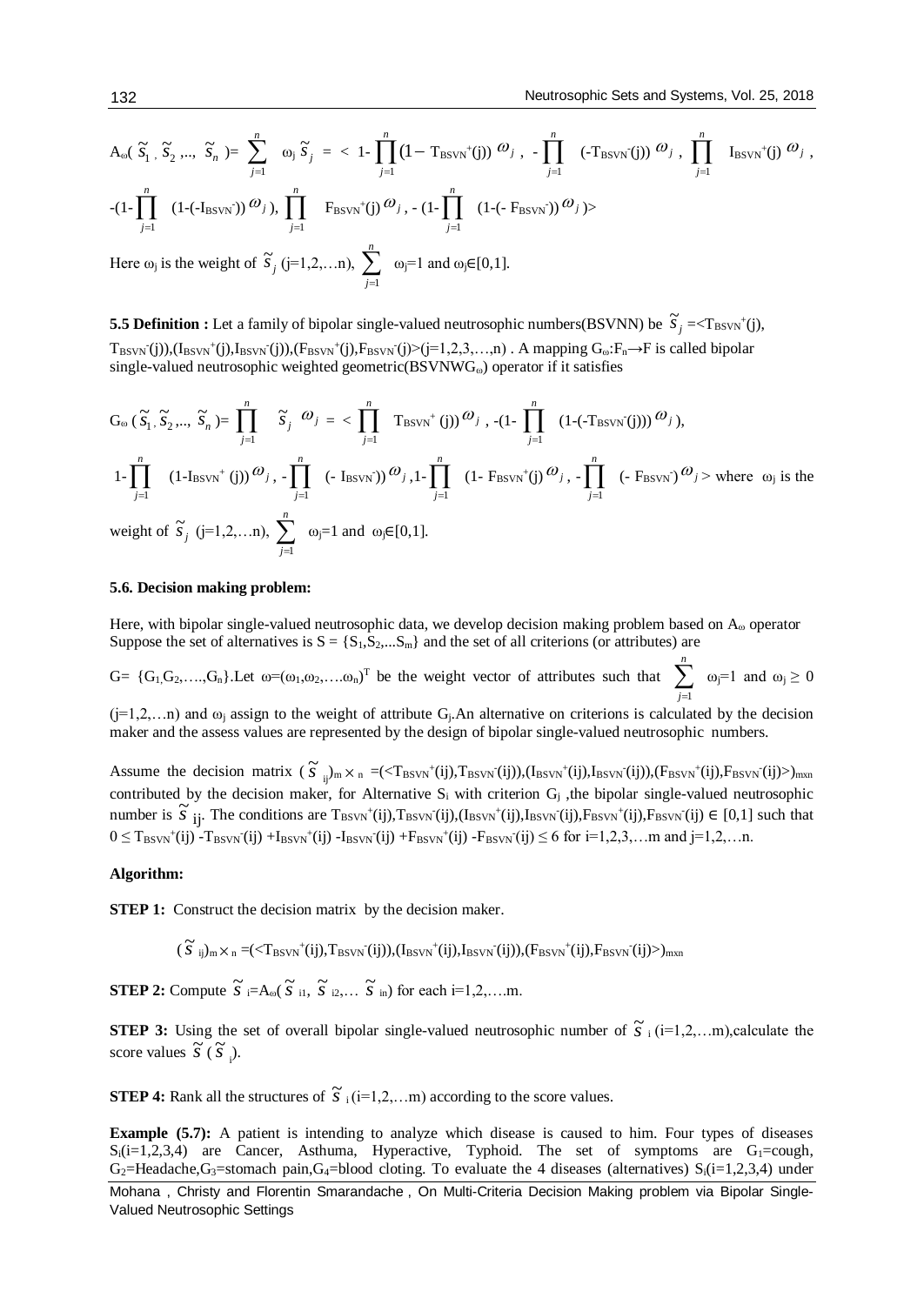the above four symptoms(attributes) using the bipolar single-valued neutrosophic values.The weight vector of the attributes  $G_j$  (j=1, 2, 3, 4) is  $\omega$ = (0.25,0.35,0.20,0.20)<sup>T</sup>.

| $S_i/G_i$      | $\mathrm{G}_1$         | G2                     | G3                     | $\rm G_{4}$            |
|----------------|------------------------|------------------------|------------------------|------------------------|
| $S_1$          | $(0.3,-0.5)(0.4,-0.4)$ | $(0.3,-0.3)(0.5,-0.2)$ | $(0.6,-0.4)(0.4,-0.3)$ | $(0.1,-0.3)(0.6,-0.4)$ |
|                | $(0.4,-0.2)$           | $(0.3,-0.4)$           | $(0.3,-0.5)$           | $(0.5,-0.3)$           |
| $S_2$          | $(0.3,-0.4)(0.7,-0.5)$ | $(0.1,-0.3)(0.2,-0.4)$ | $(0.3,-0.5)(0.2,-0.4)$ | $(0.4,-0.2)(0.2,-0.3)$ |
|                | $(0.4,-0.5)$           | $(0.3,-0.5)$           | $(0.1,-0.3)$           | $(0.1,-0.2)$           |
| $S_3$          | $(0.3,-0.4)(0.4,-0.5)$ | $(0.1,-0.2)(0.2,-0.3)$ | $(0.5,-0.4)(0.4,-0.5)$ | $(0.1,-0.3)(0.2,-0.4)$ |
|                | $(0.5,-0.6)$           | $(0.3,-0.4)$           | $(0.5,-0.6)$           | $(0.3,-0.6)$           |
| S <sub>4</sub> | $(0.3,-0.2)(0.2,-0.1)$ | $(0.3,-0.1)(0.4,-0.2)$ | $(0.2,-0.3)(0.4,-0.7)$ | $(0.1,-0.3)(0.2,-0.5)$ |
|                | $(0.1,-0.2)$           | $(0.5,-0.3)$           | $(0.7,-0.8)$           | $(0.3,-0.7)$           |

**STEP 1:** The decision matrix provided by the patient is constructed as below:

**STEP 2:** Compute  $\widetilde{S}$   $:= A_{\omega}(\widetilde{S}$  i<sub>1</sub>,  $\widetilde{S}$  i<sub>2</sub>,  $\widetilde{S}$  i<sub>3</sub>,  $\widetilde{S}$  i<sub>4</sub>) for each i=1,2,3,4;

 $\widetilde{s}$ <sub>1</sub> = < (0.3,-0.4) (0.5,-0.3) (0.4,-0.4) >  $\widetilde{s}$   $_{2} = <$  (0.2,-0.3) (0.3,-0.4) (0.2,-0.4) >  $\widetilde{s}$  <sub>3</sub> = < (0.2,-0.3) (0.3,-0.4) (0.4,-0.5) >  $\widetilde{s}$  <sub>4</sub> = < (0.2,-0.2) (0.3,-0.4) (0.3,-0.5) >

**STEP 3:** The score value of  $\tilde{s}$  ( $\tilde{s}$ <sub>i</sub>) (i=1, 2, 3, 4) are computed for the set of overall bipolar single-valued neutrosophic number .

 $\frac{56}{5}$  ( $\frac{5}{5}$ <sub>1</sub>)=0.45  $\tilde{s}$  ( $\tilde{s}$ <sub>2</sub>)=0.53  $\tilde{s}$  ( $\tilde{s}$ <sup>2</sup><sub>3</sub>)=0.51  $\tilde{s}$  ( $\tilde{s}$ <sup>3</sup><sub>4</sub>)=0.55

**STEP 4:** According to the score values rank all the software systems of  $S_i$  (i=1, 2, 3, and 4)

# $S_4 > S_2 > S_3 > S_1$

Thus  $S_4$  is the most affected disease (alternative). Typhoid( $S_4$ ) is affected to him.

#### **Conclusion:**

In this paper, bipolar single-valued neutrosophic sets were developed. Bipolar single-valued neutrosophic topological spaces were also introduced and characterized some of its properties. Further score function, certainty function and accuracy functions of the Bipolar single-valued neutrosophic were given. We proposed the average and geometric operators  $(A_\omega$  and  $G_\omega$ ) for bipolar single-valued neutrosophic information. To calculate the integrity of alternatives on the attributes taken, a bipolar single-valued neutrosophic decision making approach using the score function, certainty function and accuracy function were refined.

### **Reference:**

- [1] I.Arockiarani and J.Martina jency(2014), More on fuzzy neutrosophic sets and fuzzy neutrosophic topological spaces, International Journal of Innovative Research and Studies,3(5), 643-652.
- **[**2**]** K.Atanassov(1986), Intuitionistic Fuzzy sets, Fuzzy sets and systems, , 20,87-96.
- [3] P. Bosc, O. Pivert (2013), On a fuzzy bipolar relational algebra, Information Sciences, 219,1–16.
- [4] Florentin Smarandache(2002),Neutrosophy and Neutrosophic Logic,First International Conference on Neutrosophy , Neutrosophic Logic , Set, Probability, and Statistics University of New Mexico, Gallup, NM 87301, USA.
- [5] Florentin Smarandache(1999),A Unifying Field in Logics: Neutrosophic Logic. Neutrosophy, Neutrosophic Set, Neutrosophic Probability.American Research Press, Rehoboth, NM.
- [6] Irfan Delia, Mumtaz Ali and Florentin Smarandache(2015), Bipolar Neutrosophic Sets and Their Application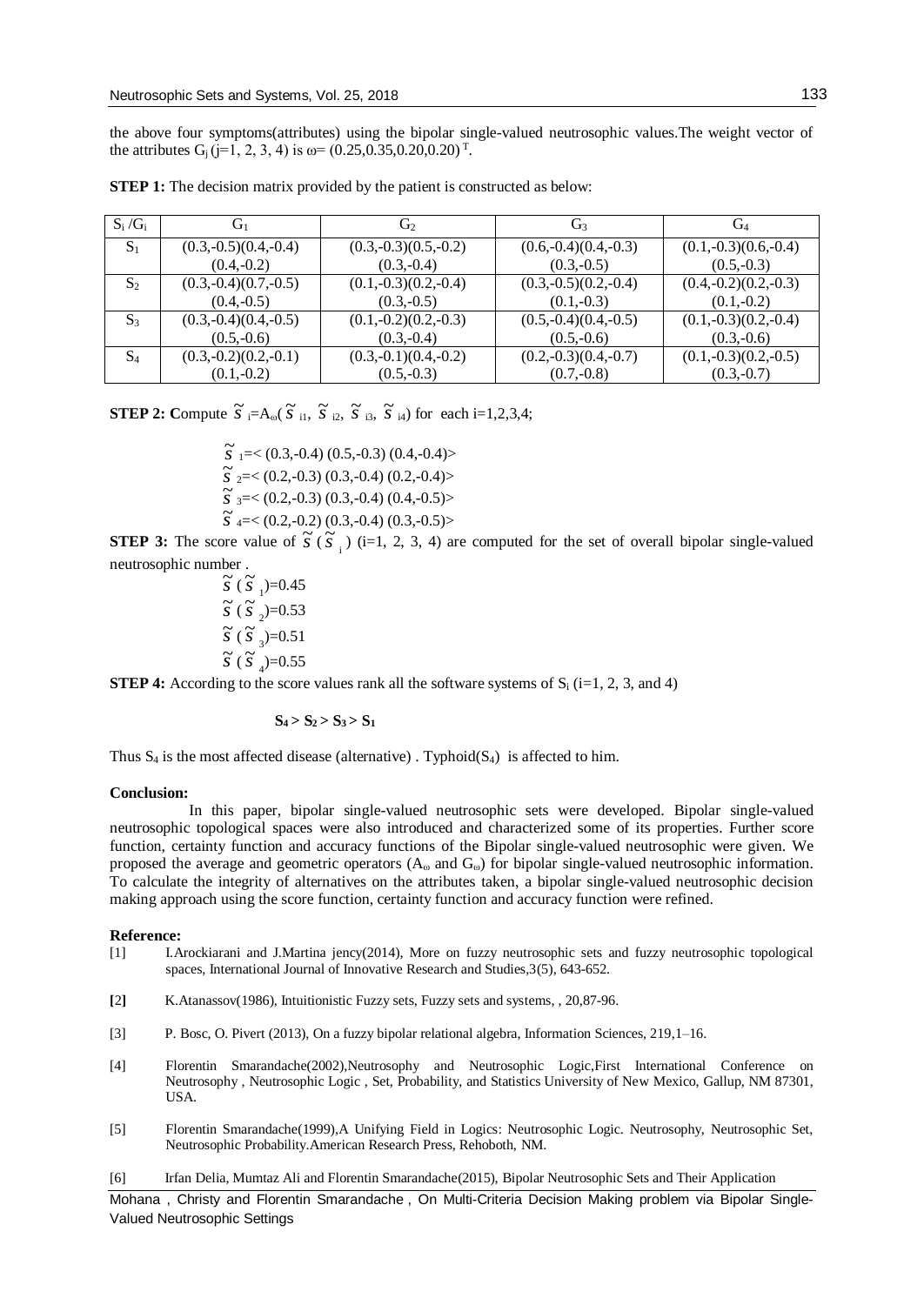Based on Multi-Criteria Decision Making Problems, Proceedings of the 2015 International Conference on Advanced Mechatronic Systems, Beijing, China, August, 22-24, 249-254.

- [7] Jun Ye(2013), [Another Form of Correlation Coefficient between Single Valued Neutrosophic Sets and Its Multiple](http://fs.unm.edu/NSS/AnotherFormOfCorrelationCoefficient.pdf)  [Attribute Decision Making Method, Neutrosophic Sets and Systems, 1,](http://fs.unm.edu/NSS/AnotherFormOfCorrelationCoefficient.pdf) 8-12. doi.org/10.5281/zenodo.571265
- [8] Jun Ye and Qiansheng Zhang(2014), [Single Valued Neutrosophic Similarity Measures for Multiple Attribute](http://fs.unm.edu/NSS/SingleValuedNeutrosophicSimilarityMeasures.pdf)  [Decision-Making, Neutrosophic Sets](http://fs.unm.edu/NSS/SingleValuedNeutrosophicSimilarityMeasures.pdf) and Systems, 2,48-54. doi.org/10.5281/zenodo.571756
- [9] Jun Ye, Florentin Smarandache( 2016) , [Similarity Measure of Refined Single-Valued Neutrosophic Sets and Its](http://fs.unm.edu/NSS/SimilarityMeasureOfRefined.pdf)  [Multicriteria Decision Making Method, Neutrosophic Sets and Systems, 12,41-44.](http://fs.unm.edu/NSS/SimilarityMeasureOfRefined.pdf) doi.org/10.5281/zenodo.571146
- [10] Kalyan Mondal, Surapati Pramanik(2015), [Neutrosophic Decision Making Model of School Choice, Neutrosophic](http://fs.unm.edu/NSS/NeutrosophicDecisionMakingModel.pdf)  Sets [and Systems,7,62-68.](http://fs.unm.edu/NSS/NeutrosophicDecisionMakingModel.pdf) doi.org/10.5281/zenodo.571507
- [11] Kalyan Mondal, Surapati Pramanik(2015) [Neutrosophic Tangent Similarity Measure and Its Application to](http://fs.unm.edu/NSS/NeutrosophicTangentSimilarityMeasure.pdf)  [Multiple Attribute Decision Making, Neutrosophic Sets and Systems, vol.9, 80-87.](http://fs.unm.edu/NSS/NeutrosophicTangentSimilarityMeasure.pdf) doi.org/10.5281/zenodo.571578
- [12] Kalyan Mondal, Surapati Pramanik(2015) [Neutrosophic Decision Making Model for Clay-Brick Selection in](http://fs.unm.edu/NSS/NeutrosophicDecisionMakingModel.pdf)  [Construction Field Based on Grey Relational Analysis, Neutrosophic Sets and Systems,9,64-71.](http://fs.unm.edu/NSS/NeutrosophicDecisionMakingModel.pdf) doi.org/10.5281/zenodo.34864
- [13] Kalyan Mondal, Surapati Pramanik, Bibhas C. Giri(2018), Single Valued Neutrosophic Hyperbolic Sine Similarity Measure Based MADM Strategy,Neutrosophic Sets and Systems,20,3-11. http://doi.org/10.5281/zenodo.1235383
- [14] Kalyan Mondal, Surapati Pramanik, Bibhas C. Giri(2018), Hybrid Binary Logarithm Similarity Measure for MAGDM Problems under SVNS Assessments, Neutrosophic Sets and Systems,vol.20,12-25. http://doi.org/10.5281/zenodo.1235365
- [15] M. K. Kang and J. G. Kang(2012), Bipolar fuzzy set theory applied to sub-semigroups with operators in semigroups. J. Korean Society Mathematical Education Series B: Pure and Applied Mathematics, 19(1), 23-35.
- [16] K. M. Lee(2000), Bipolar-valued fuzzy sets and their operations. Proceedings in International Conference on Intelligent Technologies, Bangkok, Thailand ,307-312.
- [17] K. J. Lee(2009), Bipolar fuzzy subalgebras and bipolar fuzzy ideals of BCK/BCI-algebras, Bulletin of the Malaysian Mathematical Sciences Society, 32(3) 361-373.
- [18] P. Liu and Y. Wang (2014), Multiple attribute decision-making method based on single-valued neutrosophic normalized weighted Bonferroni mean, Neural Computing and Applications, 25( 7-8) 2001-2010.
- [19] P.Majumdar, & S.K.Samant (2014). On similarity and entropy of neutrosophic sets. Journal of Intelligent and fuzzy Systems,26, 1245–1252.
- [20] S.V. Manemaran and B. Chellappa, Structures on Bipolar Fuzzy Groups and Bipolar Fuzzy D-Ideals under (T, S) Norms, International Journal of Computer Applications, 9(12), 7-10.
- [21] Nguyen Xuan Thao, Florentin Smarandache(2018), [Divergence measure of neutrosophic sets and applications,](http://fs.unm.edu/NSS/DivergenceMeasureOfNeutrosophicSets.pdf)  Neutrosophic Sets and Systems, vol. 21, 142-152. https://doi.org/10.5281/zenodo.1408673
- [22] [Partha Pratim Dey, Surapati Pramanik, Bibhas C. Giri\(2016\),](http://fs.unm.edu/NSS/AnExtendedGreyRelationalAnalysis.pdf) An extended grey relational analysis based multiple [attribute decision making in interval neutrosophic uncertain linguistic setting, Neutrosophic Sets and Systems, vol.](http://fs.unm.edu/NSS/AnExtendedGreyRelationalAnalysis.pdf)  [11,21-30.](http://fs.unm.edu/NSS/AnExtendedGreyRelationalAnalysis.pdf) doi.org/10.5281/zenodo.571228
- [23] J.J. Peng, J.Q. Wang, J. Wang, H.Y. Zhang and X.H. Chen(2015), Simplified neutrosophic sets and their applications in multi-criteria group decision-making problems, International Journal of System Science doi.10.1080/00207721.2014.994050.